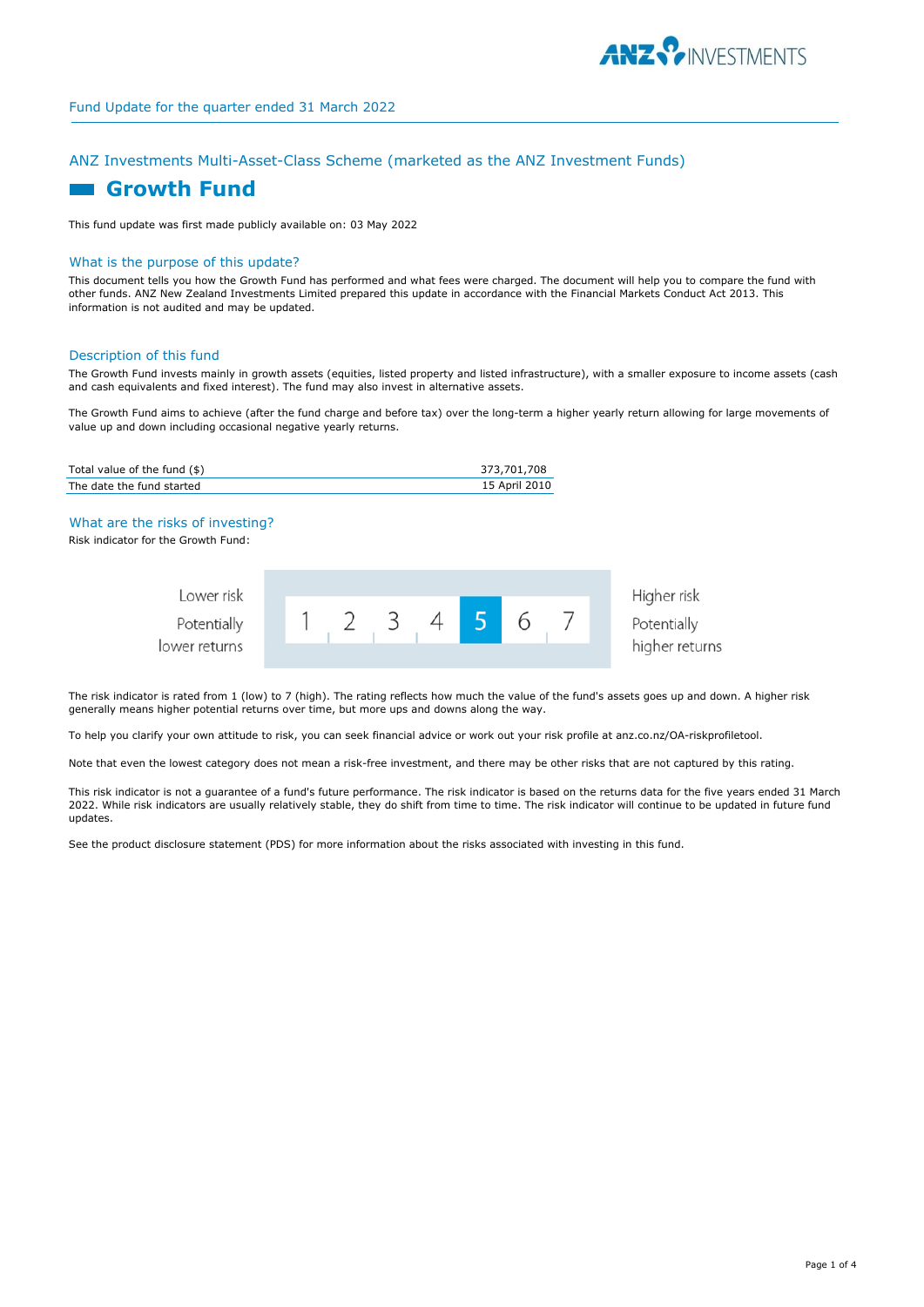# How has the fund performed?

|                                               | .<br>past five years | Past vear |
|-----------------------------------------------|----------------------|-----------|
| Annual return                                 |                      |           |
| (after deductions for charges and tax)        | $8.05\%$             | 4.31%     |
| Annual return                                 |                      |           |
| (after deductions for charges but before tax) | $9.18\%$             | 5.36%     |
| Market index annual return                    |                      |           |
| (reflects no deduction for charges and tax)   | 9.60%                | 5.95%     |

The market index annual return is calculated using the target investment mix and the indices of each asset class.

**Average over** 

Additional information about the market index is available in the statement of investment policy and objectives on the offer register at www.discloseregister.companiesoffice.govt.nz.



# **Annual return graph**

This shows the return after fund charges and tax for each of the last 10 years ending 31 March. The last bar shows the average annual return for the last 10 years, up to 31 March 2022.

**Important:** This does not tell you how the fund will perform in the future.

Returns in this update are after tax at the highest prescribed investor rate (PIR) of tax for an individual New Zealand resident. Your tax may be lower.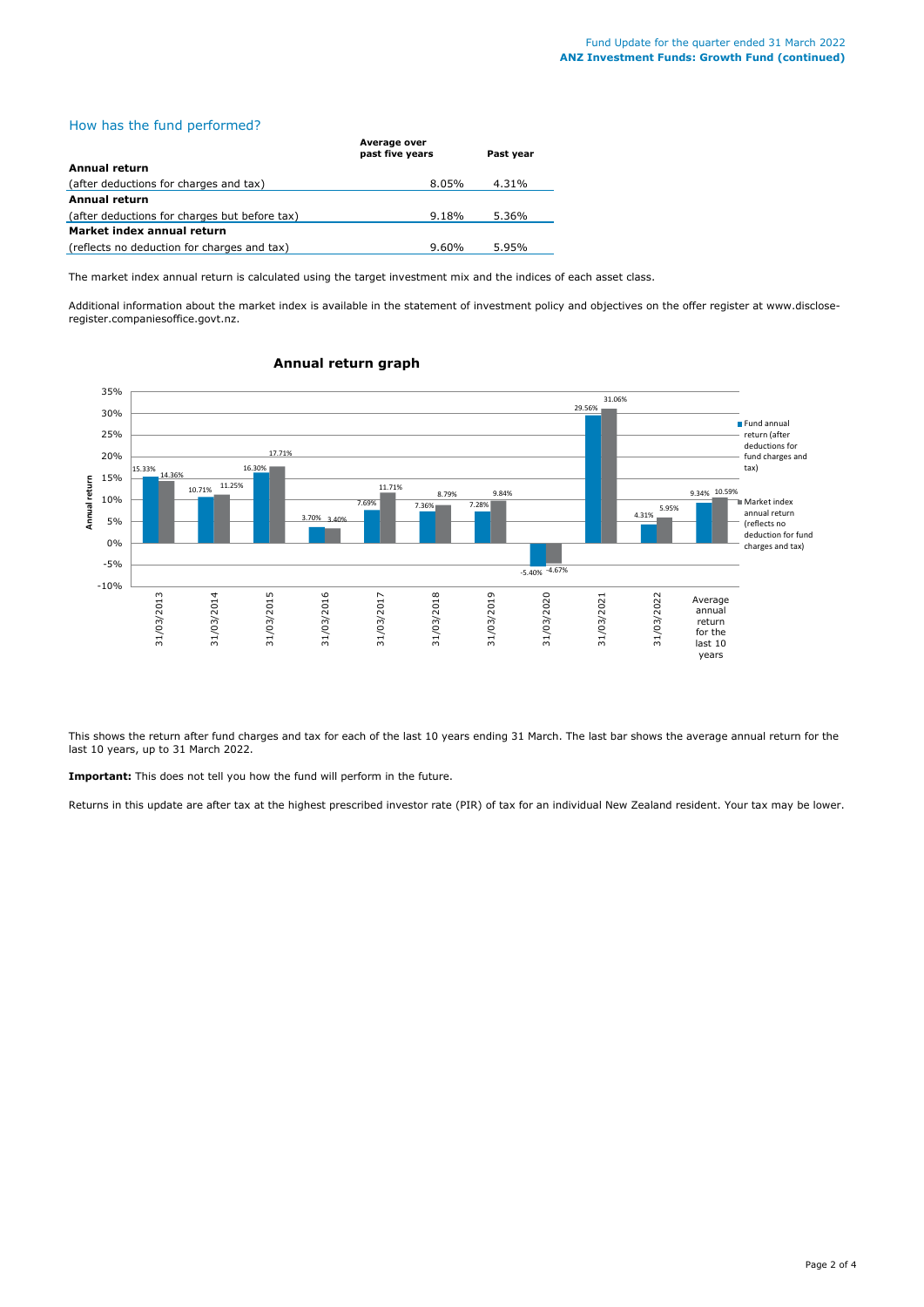# What fees are investors charged?

Investors in the Growth Fund are charged fund charges. In the year to 30 September 2021 these were:

|                                             | % of net asset value       |
|---------------------------------------------|----------------------------|
| Total fund charges <sup>1</sup>             | 1.09%                      |
| Which are made up of:                       |                            |
| Total management and administration charges | 1.09%                      |
| Including:                                  |                            |
| Manager's basic fee                         | 1.00%                      |
| Other management and administration charges | 0.09%                      |
| <b>Total performance based fees</b>         | $0.00\%$                   |
|                                             |                            |
|                                             | Dollar amount per investor |
| <b>Other charges</b>                        |                            |
| Other charges                               | \$0                        |

Investors are not currently charged individual action fees for specific actions or decisions (for example, for withdrawing from or switching funds). See the PDS for more information about Scheme fees.

Small differences in fees and charges can have a big impact on your investment over the long term.

# Example of how this applies to an investor

Sarah had \$10,000 in the fund at the start of the year and did not make any further contributions. At the end of the year, Sarah received a return after fund charges were deducted of \$431 (that is 4.31% of her initial \$10,000). Sarah did not pay any other charges. This gives Sarah a total return after tax of \$431 for the year.

#### What does the fund invest in?

# **Actual investment mix<sup>2</sup> Target investment mix<sup>2</sup>**

This shows the types of assets that the fund invests in. This shows the mix of assets that the fund generally intends to invest in.